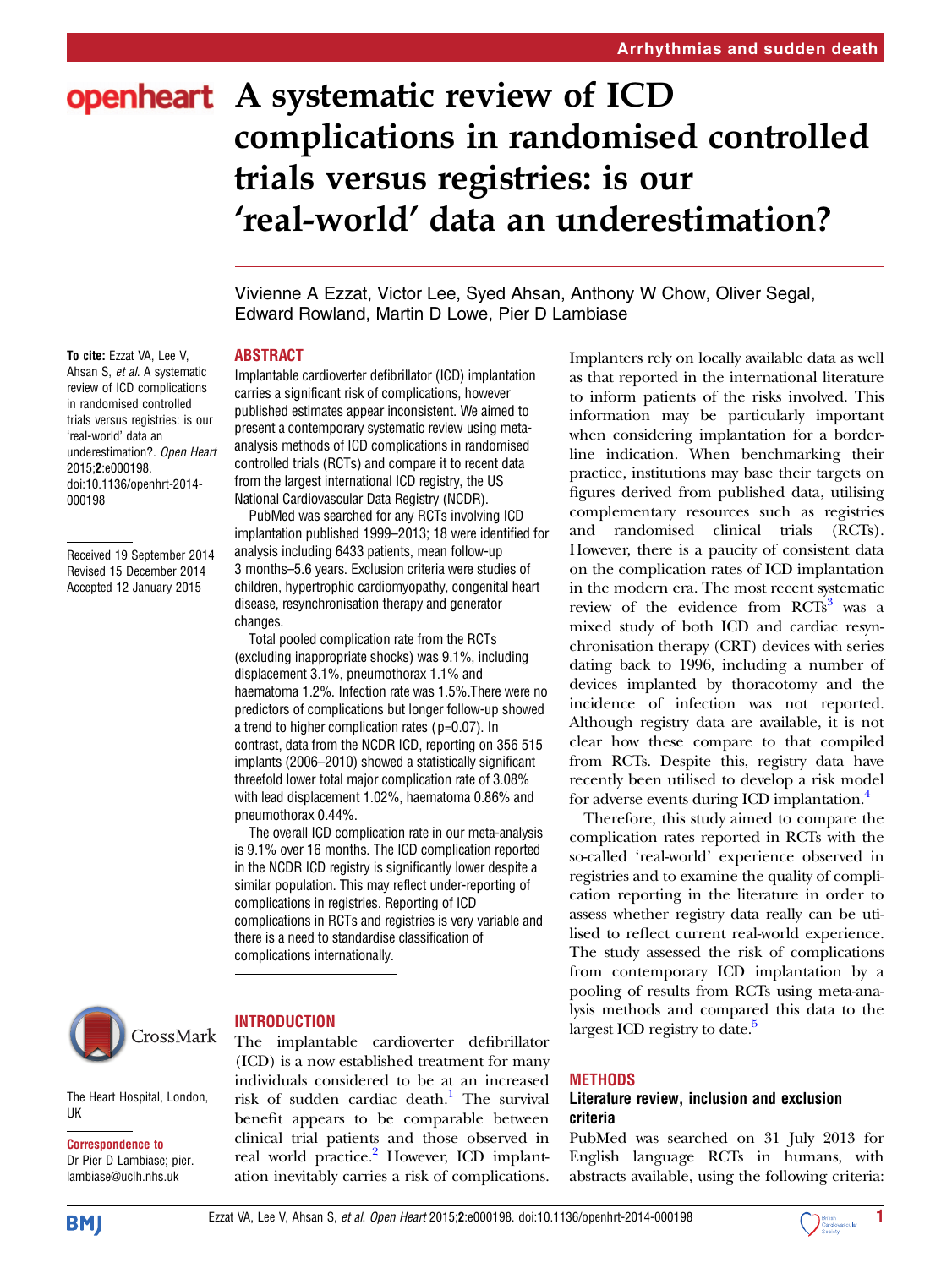(implantable cardioverter defibrillator OR ICD) AND (complications OR adverse event) NOT ICD-9 NOT ICD-10. This identified 187 articles which were screened and of these, 17 met the criteria for inclusion, which were any RCT reporting explicit data on transvenous, nonthoracotomy ICD complications (except inappropriate ICD intervention) regardless of whether or not the study was primarily of ICDs. In the case of serial publications, only the most recent or most appropriate study was included in the analysis. Exclusion criteria were studies specifically of hypertrophic cardiomyopathy (HCM), children, congenital heart disease, resynchronisation therapy and generator changes. Complications of ICD implantation occurring in patients with HCM have recently been comprehensively presented in a review by Schinkel et  $a\ell$ <sup>[6](#page-5-0)</sup> The IRIS study<sup>[7](#page-5-0)</sup> (which was not returned in the original search due to use of the MESH term 'adverse effects' rather than 'adverse events') was also subsequently included in the analysis, thus bringing the total number of RCTs to 18.

#### Data extraction

Selected RCTs were reviewed and relevant patient characteristics, potential risk factors for complications and follow-up duration were recorded. No time restriction for complications was used. Even after exclusion of studies without explicit complication data, the studies varied greatly in the manner and depth in which complications were reported and not all described a detailed breakdown. The outcome data available therefore varied according to the criteria used in each particular RCT. An inclusive list of the different complication categories used by the studies is as follows: total complications, 30-day mortality, pneumothorax, haemothorax, haematoma, bleeding, dissection, perforation, tamponade, need for transfusion, thrombosis, displacement, displacement requiring repositioning, other displacement, lead failure or dislodgement, need for lead revision/replacement, need for additional lead, lead fracture, insulation failure, lead under sensing, T wave over sense, generator failure, generator migration/erosion, generator revision, infection, erosion and Twiddler's syndrome.

#### Statistical analysis

Statistical analysis was performed using Microsoft Excel 2010 (Microsoft Corporation, Redmond, Washington, USA) and COMPREHENSIVE META-ANALYSIS software V.2, Biostat, Englewood, USA. Complication event rates were pooled together using inverse variance weighting. Heterogeneity among the studies was evaluated using the I<sup>2</sup>index. Publication bias was assessed by Begg's adjusted rank correlation test and Egger's regression asymmetry test. Continuous variables were reported as mean. Categorical variables were summarised as percentages. From the pooled data, a fixed effects model was used to calculate summary estimates of patient characteristics and potential risk factors for complications. Meta regression analysis was used to investigate if any variable was associated with

specific study outcomes. Poisson regression was used to comparing data from RCTs to that from the registry.

#### RESULTS

#### Included studies

The literature search yielded 187 articles. The abstracts or full text of these were reviewed and a total of 17 included in the systematic review with one further study added later.<sup>7</sup> Baseline characteristics are shown in [table 1.](#page-2-0) A total of 6796 patients were included in the analysis. All were non-thoracotomy systems. Year of publication ranged from 2001 to 2011. Average mean follow-up period was 17.9 months.

#### **Complications**

A total of 532 patients (pooled event rate 9.1%) had an ICD-related complication. All complications were considered to be major in that they required intervention or further hospitalisation. The authors chose to classify complications where possible into the following categories:

- 1. Access-related: This refers to any complication that was vessel-related or occurred while gaining access to the vasculature or the device pocket. This includes pneumothorax, haemothorax, haematoma (including need for transfusion) and thrombosis.
- 2. Lead-related: Lead-related refers to any complication caused by placement of the lead or subsequently related directly to the lead, for example, dissection or perforation (to include tamponade), displacement, fracture, undersensing or oversensing, insulation defects and the need for any lead revision regardless of cause.
- 3. Generator-related: This includes generator failure and any need for generator revision, for example, migration or erosion but excluding infection which was classified separately.
- 4. Infection: This included (where specified) infection requiring intervention, including the use of antibiotic therapy or device extraction.

Complication rates of the aforementioned categories are shown in [table 2](#page-3-0) including the most uniformly reported individual complications—pneumothorax, haematoma and lead displacement.

On meta regression the only variable showing a relationship with complication rate was length of follow-up which was of borderline statistical significance (p=0.07). A 6-month increase in follow-up time was associated with a 15% increase in complication rate (95% CI −2% to 34% increase). There was no evidence that year of publication, age, gender, presence or absence of diabetes or ischaemic heart disease or ejection fraction (EF) were associated with rates of complications.

Mortality: In-hospital and 30 day mortality were not consistently reported in the trials, although some specified that there were no 'implant-related deaths'. Given the high-risk nature of many patients receiving ICDs, it may be difficult to ascertain the extent to which an ICD implant per se has contributed to any subsequent early death. Of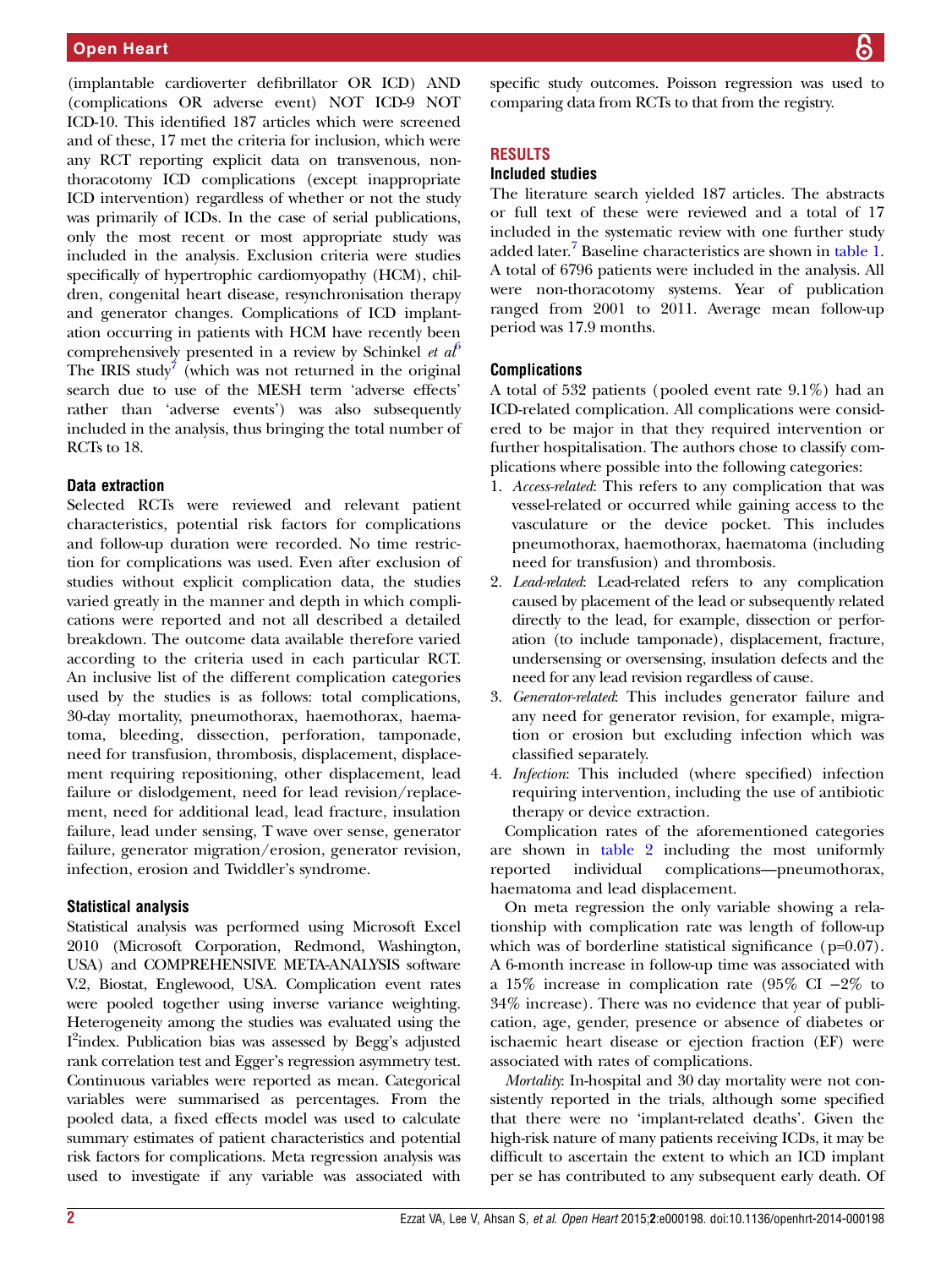<span id="page-2-0"></span>

|                |                                  | <b>Trial</b>                       | Year | N    | <b>Mean</b><br><b>Follow-up</b><br>(months) | <b>Mean</b><br>age<br>(years) | Per cent<br>male | <b>Mean</b><br>EF $(%)$ | Per cent<br><b>IHD</b> | Per cent<br><b>DM</b> |
|----------------|----------------------------------|------------------------------------|------|------|---------------------------------------------|-------------------------------|------------------|-------------------------|------------------------|-----------------------|
| $\mathbf{1}$   | Calkins et $a^{23}$              | <b>SCV vs cephalic</b><br>approach | 2001 | 71   | 18                                          | 65                            | 61               | 42                      | <b>NA</b>              | <b>NA</b>             |
| $\overline{2}$ | Deisenhofer et al <sup>24</sup>  | Dual vs single<br>chamber          | 2001 | 92   | 8                                           | 61                            | 90               | <b>NA</b>               | 67                     | <b>NA</b>             |
| 3              | Kron <i>et</i> $a^{\beta}$       | <b>AVID</b>                        | 2001 | 539  | 27                                          | 65                            | 79               | 32                      | 81                     | 26                    |
| 4              | Bänsch et a <sup>P5</sup>        | <b>CAT</b>                         | 2002 | 50   | 66                                          | 52                            | 86               | 24                      | $\Omega$               | <b>NA</b>             |
| 5              | Moss et $a^{26}$                 | <b>MADIT</b>                       | 2002 | 742  | 20                                          | 64                            | 84               | 23                      | 100                    | 33                    |
| 6              | Vollman <i>et</i> $a^{p}$        | 6944 vs 6942                       | 2003 | 542  | 11                                          | 65                            | 83               | 34                      | 72                     | <b>NA</b>             |
| $\overline{7}$ | Bänsch et $a^{28}$               | $1 + 1$                            | 2004 | 102  | 12                                          | <b>NA</b>                     | <b>NA</b>        | 38                      | 82                     | <b>NA</b>             |
| 8              | Bokhari et a <sup>p9</sup>       | <b>CIDS</b> subset                 | 2004 | 60   | 67                                          | 64                            | 83               | 34                      | 80                     | 12                    |
| 9              | Hohnloser et $a^{\beta 0}$       | <b>DINAMIT</b>                     | 2004 | 310  | 30                                          | 62                            | 81               | 28                      | 100                    | 31                    |
| 10             | Kadish et al <sup>11</sup>       | <b>DEFINITE</b>                    | 2004 | 229  | 29                                          | 58                            | 72               | 21                      | 0                      | 23                    |
| 11             | Bänsch et $a^{\beta 1}$          | Quick-ICD                          | 2007 | 190  | 12                                          | 63                            | 86               | 41                      | 64                     | <b>NA</b>             |
| 12             | Reddy <i>et</i> $a^{\beta 2}$    | SMASH-VT                           | 2007 | 128  | 22                                          | 67                            | 87               | 32                      | 100                    | 44                    |
| 13             | Almendral et al <sup>10</sup>    | <b>DATAS</b>                       | 2008 | 334  | 15                                          | 64                            | 84               | 36                      | 85                     | 24                    |
| 14             | Russo <i>et a</i> $^{83}$        | <b>INTRINSIC RV</b>                | 2009 | 1530 | 11                                          | 65                            | 81               | NA.                     | 58                     | 27                    |
| 15             | Steinbeck et al'                 | <b>IRIS</b>                        | 2009 | 415  | 37                                          | 63                            | 83               | 35                      | 77                     | 37                    |
| 16             | Kuck et $a^{\beta 4}$            | <b>VTACH</b>                       | 2010 | 107  | 23                                          | 66                            | 93               | 34                      | 100                    | <b>NA</b>             |
| 17             | Varma <i>et al</i> <sup>35</sup> | <b>TRUST</b>                       | 2010 | 1339 | 11                                          | 64                            | 72               | 29                      | 67                     | <b>NA</b>             |
| 18             | Cheng et $a^{86}$                | Warfarin                           | 2011 | 16   | 1                                           | 71                            | 79               | 37                      | 49                     | 23                    |
|                | Summary estimate                 |                                    |      | 6796 | 17.9                                        | 64                            | 80               | 30.5                    | 74.0                   | 29.1                  |

DM, diabetes mellitus; IHD, ischaemic heart disease; NA, not available.

the six 30-day deaths occurring in the AVID study, $8$  two were potentially related to device implantation.

#### Registry data

The largest registry population of ICD patients is the US National Cardiovascular Data Registry (NCDR) ICD registry. A report specifically looking at the relationship between physician procedure volume and ICD complication published in  $2012$ <sup>[5](#page-5-0)</sup> included 356 515 initial ICD implantations performed between 2006 and 2010. This study was chosen as the most contemporaneous registry to our RCT meta-analysis population and was comparable also in age, gender and left ventricular (LV) function (73% male, mean age 67.3 years and mean EF 28%). For this registry population, the total in-hospital complication rate (defined as cardiac arrest, cardiac perforation, valve injury, coronary venous dissection, haemothorax, pneumothorax, deep vein thrombosis, transient ischaemic attack, stroke, myocardial infarction, pericardial tamponade, arteriovenous fistula, drug reaction, conduction block, haematoma, lead dislodgement, peripheral embolus, superficial phlebitis, peripheral nerve injury and device-related infection) was 3.08%; lead displacement was 1.02%, haematoma 0.86% and pneumothorax 0.44%. Infection rate was not separately reported. A comparison of the complication rates reported in our review and from the registry data is shown in fi[gure 1.](#page-4-0) Complication rates reported in the RCTs were significantly higher than those reported in the registry.

A more recent publication covering the periods quarter 2 to quarter 4 of 2010 and all 4 quarters of

2011, including 263 284 procedures performed in 259 395 patients (including children), reported a total adverse event rate of 2.16%, that is, lower than that reported in the previous 5 years (as might be expected with increased experience); specifying haematoma requiring treatment at 0.34%, infection 1.49%, perprocedural dislodgement 2.84%, perforation 0.16% and pericardial tamponade  $0.12\%$ .

# Infection

Infection occurred in 1.5% of RCTs cases included in this review. All but three of the 10 studies reporting infection rates defined infection as requiring removal of the device, although chronology was not specified. The AVID study defined device infection as requiring hospitalisation or prolongation of hospitalisation (if already hospitalised) with administration of intravenous antibio-tics with or without explantation.<sup>[8](#page-5-0)</sup> The DATAS study did not specify whether or not intervention was required but reported only 'pocket infections',<sup>[10](#page-5-0)</sup> while the DEFINITE study also did not specify if intervention were required but reported only one 'infection'.<sup>[11](#page-5-0)</sup> Incidence of infection was not described in the NCDR ICD registry publication from 2012, nor in the most recent previous meta-analysis,<sup>[3](#page-5-0)</sup> however it was almost identical in the most recent NCDR ICD registry data  $(1.49\%)$  $(1.49\%)$  $(1.49\%)$ .

# DISCUSSION

This systematic review of ICD implantation in almost 6800 patients with ischaemic heart disease and dilated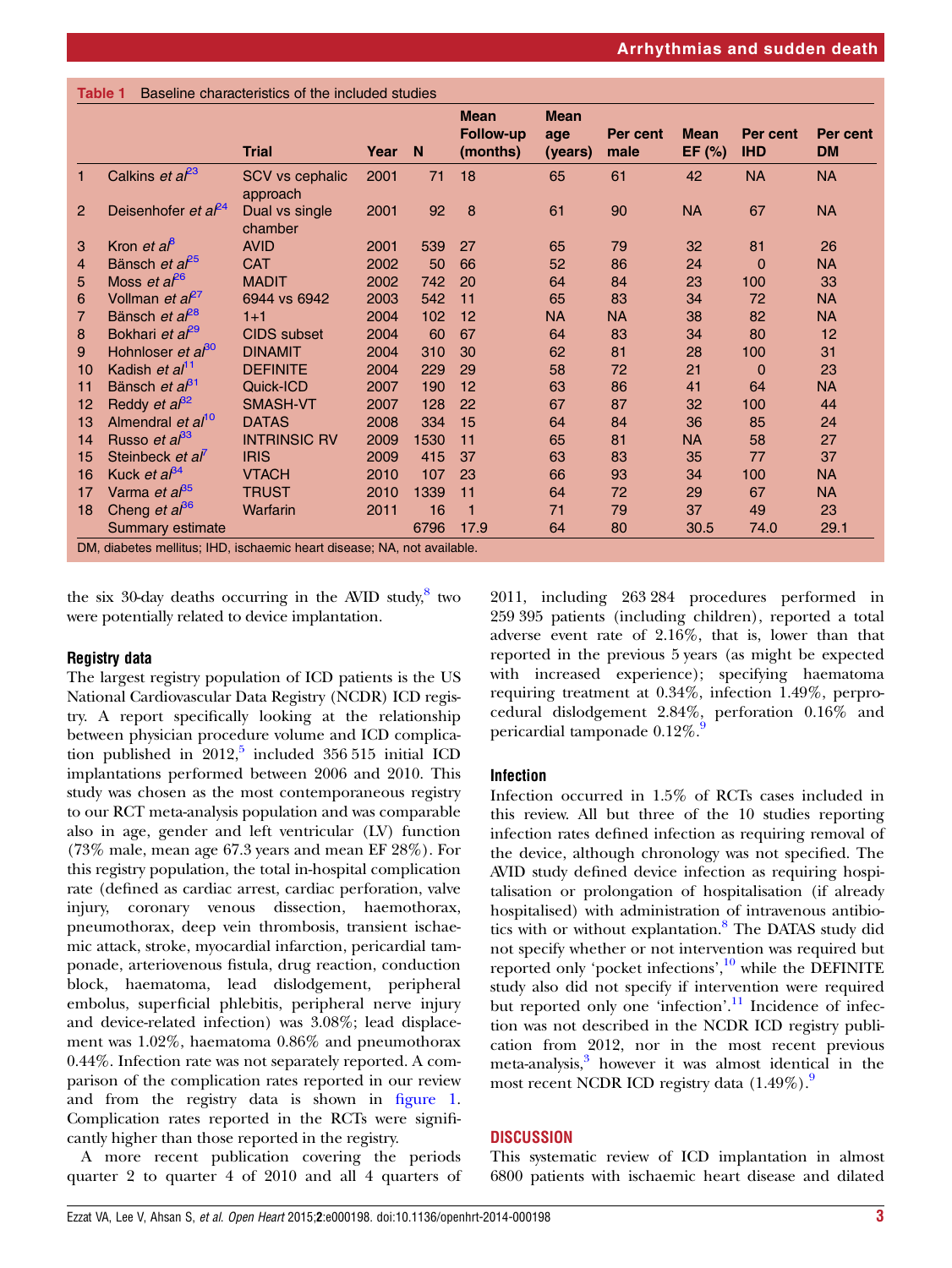#### <span id="page-3-0"></span>Table 2 Complications

|                                  |                | All events,<br>$n$ (%) |                    | Access-related, n (%)   |                         | Lead-related, n (%) |                         | Generator-related,<br>$n$ (%) | Infection,<br>$n$ (%) |
|----------------------------------|----------------|------------------------|--------------------|-------------------------|-------------------------|---------------------|-------------------------|-------------------------------|-----------------------|
|                                  | Patients,<br>n |                        | <b>Total</b>       | <b>Pneumothorax</b>     | <b>Haematoma</b>        | <b>Total</b>        | <b>Displacement</b>     |                               |                       |
| Calkins et $a^{23}$              | 71             | 2(2.8)                 | 1(1.4)             |                         | 1(1.4)                  | 1(1.4)              | 1(1.4)                  |                               | $\Omega$              |
| Deisenhofer et $a^{24}$          | 92             | 10(10.9)               | 2(2.2)             | 1(1.1)                  | 1(1.1)                  | 8(8.7)              |                         |                               | $\Omega$              |
| Kron <i>et</i> $a^{\beta}$       | 539            | 68 (12.6)              | 16(3.0)            | 6(1.1)                  | 8(1.5)                  | 31(5.8)             | 11(2.0)                 | 7(1.3)                        | 14(2.6)               |
| Bänsch et a <sup>p5</sup>        | 50             | 14(28)                 | 2(4.0)             |                         | 2(4.0)                  | 10(20.0)            | 9(18)                   |                               | 2(4.0)                |
| Moss et $a^{6}$                  | 742            | 18(2.4)                |                    |                         |                         | 13(1.8)             | -                       |                               | 5(0.7)                |
| Vollman et a <sup>27</sup>       | 542            | 64 (11.8)              | н.                 |                         |                         | 45(8.3)             | 8(1.5)                  |                               |                       |
| Bänsch et a <sup><i>P</i>8</sup> | 102            | 20(19.6)               | н.                 |                         |                         | 20(19.6)            | 9(8.8)                  |                               |                       |
| Bokhari et a <sup>p9</sup>       | 60             | 21(35)                 | н.                 |                         |                         | 18(30)              | 2(3.3)                  |                               | 3(5.0)                |
| Hohnloser et $a^{30}$            | 310            | 25(8.1)                | -                  |                         |                         | 7(2.3)              |                         |                               |                       |
| Kadish et al <sup>11</sup>       | 229            | 13(5.7)                | 5(2.2)             | 1(0.4)                  |                         |                     |                         |                               | 1(0.4)                |
| Bänsch et $a^{\beta 1}$          | 190            | 3(1.6)                 | 1(0.5)             |                         | 1(0.5)                  | 2(1.1)              | 1(0.5)                  |                               |                       |
| Reddy <i>et</i> $a^{32}$         | 128            | 0                      |                    |                         |                         |                     |                         |                               | $\overline{0}$        |
| Almendral et al <sup>10</sup>    | 334            | 30(9.0)                | 11(3.3)            | 4(1.2)                  | 4(1.2)                  | 15(4.5)             | 13(3.9)                 |                               | 4(1.2)                |
| Russo et $a^{\beta 3}$           | 1530           | 71(4.6)                | 15(1.0)            |                         | 15(1.0)                 | 33(2.2)             | 23(1.5)                 | 38(2.5)                       |                       |
| Steinbeck et al                  | 415            | 76 (18.3)              | $-$                |                         |                         |                     |                         |                               |                       |
| Kuck et $a^{\beta 4}$            | 107            | 15(14.0)               | $\qquad \qquad -$  |                         |                         | 6(5.6)              | 4(3.7)                  | 7(6.5)                        | 1(0.9)                |
| Varma et a <sup>85</sup>         | 1339           | 81(6.0)                | -                  |                         |                         |                     |                         |                               |                       |
| Cheng et $a^{\beta 6}$           | 16             | 1(6.3)                 | -                  |                         |                         |                     |                         |                               |                       |
| Event rate, %                    |                | 9.1                    | 2.1                | 1.1                     | 1.2                     | 5.8                 | 3.1                     | 2.7                           | 1.5                   |
| $(95% \text{ Cl})$               |                | $(6.4)$ to<br>12.6)    | $(1.3)$ to<br>3.3) | $(0.6 \text{ to } 1.8)$ | $(0.9 \text{ to } 1.7)$ | $(3.3)$ to<br>9.8)  | $(1.7 \text{ to } 5.8)$ | $(1.3 \text{ to } 5.7)$       | $(0.8)$ to<br>2.6)    |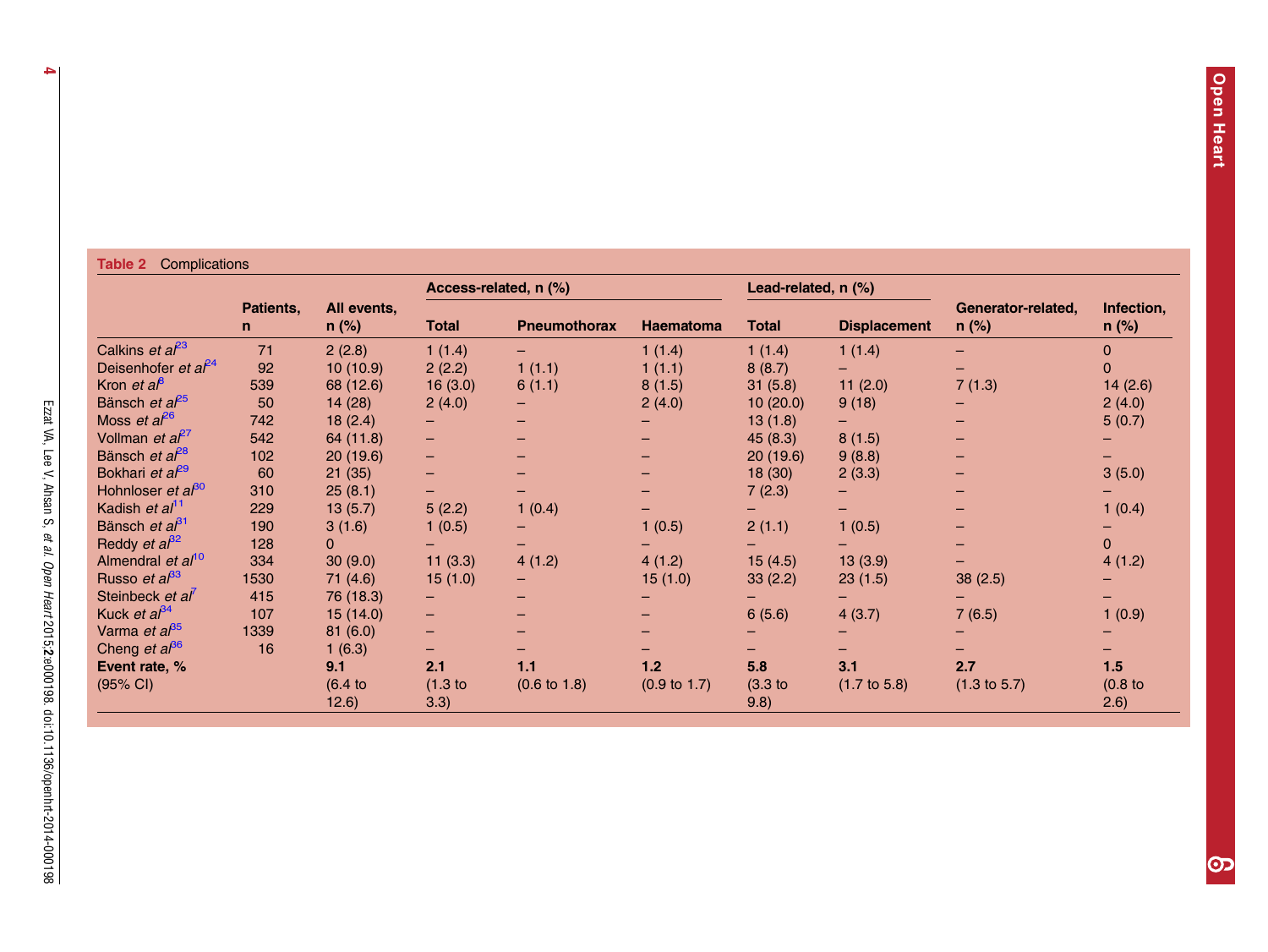<span id="page-4-0"></span>

Figure 1 Complication rates in randomised controlled trials (RCTs) compared to registry.

cardiomyopathy enrolled in RCTs, found an overall complication rate of 9.1%, the majority of which arose from early complications of access issues or lead displacement (5.2%). This is almost threefold higher than that reported in the NCDR registry publication and importantly may also be more than that often quoted by physicians to patients when considering ICD implantation. Similarly, individual complications of lead displacement, haematoma and pneumothorax were also all higher than those reported by the registry. The only complication rate reported which was comparable between the RCT and registry population in the more recent publication, was infection at 1.5%. A higher event rate in RCTs would not necessarily be expected since many trials may exclude the most high-risk patients and theoretically might therefore represent a less frail population than that of a registry. In addition, patients enrolled in RCTs may potentially be treated by the more experienced operators of a centre while procedures in registry patients might conceivably be performed by operators with a wider range of experience.

There are a number of possible explanations for these findings. There was a wide variation in complication rates observed in the RCTs with the highest rates mainly reported from 2002–2004, reflecting the experience and developments of the late 1990s. Given the slightly more contemporary nature of the registry data it is possible that the lower complication rate reflects increased operator experience and improved device/lead technology. This seems unlikely to be a complete explanation however, given that a number of the larger RCTs (therefore contributing more significantly statistically to the pooled data) included in our review were published in the late 2000s. The relationship between complication rate and length of follow-up, which on meta-regression was of borderline statistical significance ( $p=0.07$ ), may however be of particular relevance in this context. The follow-up period reported in this meta-analysis was dictated by the data available from the RCTs and was not specifically restricted to either acute or late-presenting

complications. It is obviously important to recognise that in contrast, the NCDR data reports specifically on in-hospital complications only. Nevertheless, the fact that early complications of lead displacement, haematoma and pneumothorax rates (all of which present either in-hospital or at early follow-up) were also all higher than in the RCTs than in the registry, indicates that length of follow-up is unlikely to account for these differences between RCT and registry data.

A further reason is that there is significant underreporting of complications in some registry data. From the NCDR ICD registry data in  $2010<sup>12</sup>$ , the mean complication rate for all new ICD implants (2006–2009) was 3.22%, however the median event rate, which may be a more meaningful representation, was 7% with the highest decile 13%. Interestingly, the Ontario ICD registry of over 3000 patients recorded an overall complication rate of 8.5% but made a distinction between major and minor complications, $13$  reporting a major complication rate of 4.1%. Minor complications included subclavian vein thrombosis and pocket haematoma which may be considered contentious, for example, given the possible association between haematoma and infec-tion.<sup>[14](#page-6-0)</sup> The fact that the only complication rate reported which was comparable between the RCT data and most recent registry population was infection, may reflect a recognition of the need for improved accuracy of the reporting of this particular most feared complication.

In a recently published Danish registry experience,<sup>[15](#page-6-0)</sup> the total complication rate for any cardiovascular implantable electronic device (CIED) was reported as 9.5%. This study included all patients on the Danish Pacemaker and ICD Register undergoing a CIED procedure from May 2010 to April 2011. Data on complications were collected, by a physician, through a thorough and meticulous review and audit of the original data. Of 5918 consecutive patients, 562 experienced at least one complication. The authors concluded that CIED complications are more frequent than generally acknowledged.

#### Measuring outcomes and performance

With a progressive change in attitudes towards the provision and management of healthcare, physicians must now formally address the issues of quality measurement, public reporting and a demand for greater transparency. Accordingly the ability of sources, such as the NCDR ICD registry to correctly capture outcomes and performance is now an important concern and a need for greater accuracy increasingly recognised. The NCDR is the world's largest clinical database of ICD implantation but is still a relatively young institution; its purpose and intention continue to evolve. Originally conceived in 2005 in response to a Medicare mandate on primary prevention ICD implants, it now fulfils a number of roles including acting as a tool for public reporting and postmarket surveillance. Reporting involves a combination of incentive payments and payment adjustments, and is currently voluntary but will become mandatory by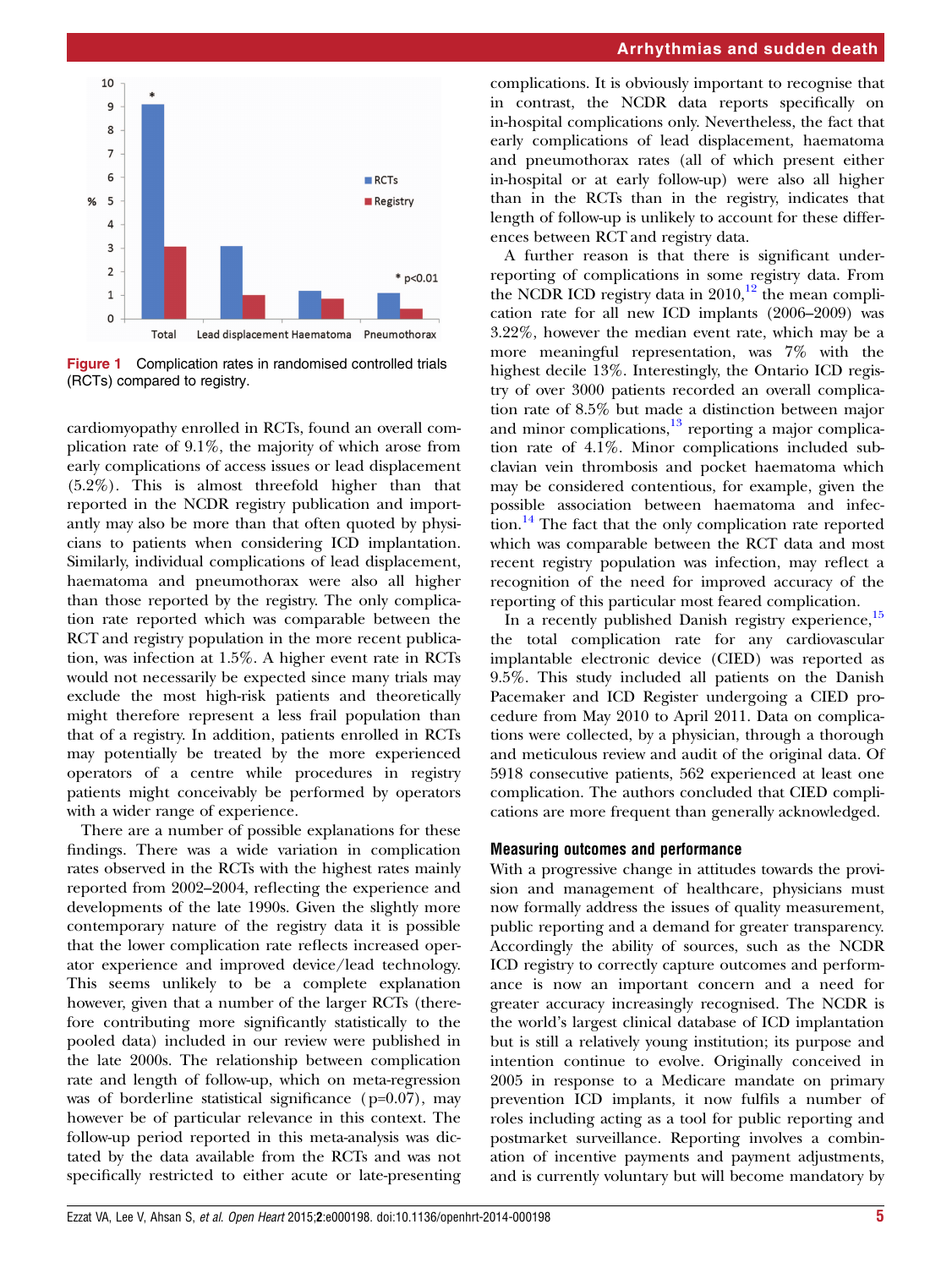<span id="page-5-0"></span>2015. Of the participating hospitals, 78% submit data on all ICD implants, accounting for ∼90% of implant data entered into the registry. Data quality checks and randomly selected audits are performed, nevertheless as with any registry, concerns remain about the validity and accuracy of the data. Improving the data collection process is essential; physicians should take responsibility for the quality of data as it will be used to measure performance and quality of care delivery; at the same time, systems must be designed to minimise the burden of accurate data collection in order that it does not become an insurmountably onerous task.

#### Definition of complications

This review of data from both RCTs and registries highlights the poor quality of definitions and highly variable reporting of complications across the specialty. It is clear that there is a need to standardise this practice. Expected complication rates and a discussion of the risks of ICD implantation are notably absent in the device guidelines from both the  $US^{16}$  17<sup>'</sup> and European<sup>[18](#page-6-0)</sup> Heart Rhythm and Cardiac societies, other than in the context of CRT,<sup>[19](#page-6-0)</sup> where the emphasis is predominantly on problems associated with the LV lead. The authors propose the development and adoption of a universal classification system for the reporting of complications (for all implantable cardiac devices) allowing meaningful data collection, distribution, comparison and practice-benchmarking.

#### Study limitations

There are a number of limitations of this study, mainly inherent to this type of analysis. As has already been discussed, a major factor is the variation in reporting of complications which renders collation of data difficult. In addition there are several possible confounders of particular complications which are not known, for example, the proportion of cephalic versus subclavian vein access in the studies in which pneumothoraces occurred, the use of periprocedural antibiotics with regards to infection rate and the proportion of dual versus single chamber devices. Finally since this review focused on implantation only, it did not include details of arguably one of the most serious ICD adverse events for the patient's well-being, namely inappropriate device therapy or more long-term lead-related complications. Given the multifactorial nature of these complications, we believe that this merits a separate analysis.

#### **CONCLUSION**

It is clearly evident that implantation of an ICD/pacing lead carries a significant risk of immediate complications with 1/20 patients suffering an access related events or early lead displacement. This is a reflection of the limitations of current implantation techniques utilising anatomically or fluoroscopy-guided subclavian puncture (when the cephalic vein is unsuitable) without ultrasound guidance. Furthermore, even in the best hands acute lead stability remains an issue. These factors are compounded by the longevity of leads and possibility of multiple replacements particularly in younger patients. The emergence of subcutaneous ICD and now leadless pacing systems may mean some of these complications can be avoided in those not requiring pacing but ventricular defibrillation therapies only.

This systematic review demonstrates a significant rate of complications following ICD implantation and suggests that the incidence observed in RCTs may be higher than that recorded in registry data. A number of commentators have raised the question of under-reporting and under-recognition of complications from ICD implantation in the past.<sup>[20](#page-6-0)–22</sup> Until we establish robust definitions and methods of data collection, the opacity and uncertainty about true risks (and therefore relative benefits) of device implantation will remain.

Contributors PDL was responsible for concept generation and final review of the manuscript. VAE performed the literature search, wrote and reviewed the manuscript. VL contributed to the statistical analysis and reviewed the manuscript. All other authors reviewed and edited the manuscript.

Funding This work was funded by the UCLH NIHR BRC.

Competing interests None declared.

Provenance and peer review Not commissioned; externally peer reviewed.

**Open Access** This is an Open Access article distributed in accordance with the Creative Commons Attribution Non Commercial (CC BY-NC 4.0) license, which permits others to distribute, remix, adapt, build upon this work noncommercially, and license their derivative works on different terms, provided the original work is properly cited and the use is non-commercial. See: [http://](http://creativecommons.org/licenses/by-nc/4.0/) [creativecommons.org/licenses/by-nc/4.0/](http://creativecommons.org/licenses/by-nc/4.0/)

#### REFERENCES

- 1.<http://guidance.nice.org.uk/TA95>
- 2. Al-Khatib SM, Hellkamp A, Bardy GH, et al. Survival of patients receiving a primary prevention implantable cardioverter-defibrillator in clinical practice vs clinical trials. [JAMA](http://dx.doi.org/10.1001/jama.2012.157182) 2013;309:55–62.
- 3. van Rees JB, de Bie MK, Thijssen J, et al. Implantation-related complications of implantable cardioverter-defibrillators and cardiac resynchronization therapy devices: a systematic review of randomized clinical trials. [J Am Coll Cardiol](http://dx.doi.org/10.1016/j.jacc.2011.06.007) 2011;58:995-1000.
- Dodson JA, Reynolds MR, Bao H, et al. Developing a risk model for in-hospital adverse events following implantable cardioverterdefibrillator implantation: a report from the NCDR (National Cardiovascular Data Registry). [J Am Coll Cardiol](http://dx.doi.org/10.1016/j.jacc.2013.09.079) 2014;63:788-96.
- 5. Freeman JV, Wang Y, Curtis JP, et al. Physician procedure volume and complications of cardioverter-defibrillator implantation. [Circulation](http://dx.doi.org/10.1161/CIRCULATIONAHA.111.046995) 2012;125:57–64.
- 6. Schinkel AF, Vriesendorp PA, Sijbrands EJ, et al. Outcome and complications after implantable cardioverter defibrillator therapy in hypertrophic cardiomyopathy: systematic review and meta-analysis. [Circ Heart Fail](http://dx.doi.org/10.1161/CIRCHEARTFAILURE.112.969626) 2012;5:552–9.
- 7. Steinbeck G, Andresen D, Seidl K, et al. Defibrillator implantation early after myocardial infarction. [N Engl J Med](http://dx.doi.org/10.1056/NEJMoa0901889) 2009;361:1427-36.
- 8. Kron J, Herre J, Renfroe EG, et al. Lead- and device-related complications in the antiarrhythmics versus implantable defibrillators trial. [Am Heart J](http://dx.doi.org/10.1067/mhj.2001.111261) 2001;141:92–8.
- 9. Kremers MS, Hammill SC, Berul CI, et al. The National ICD Registry Report: version 2.1 including leads and pediatrics for years 2010 and 2011. [Heart Rhythm](http://dx.doi.org/10.1016/j.hrthm.2013.01.035) 2013;10:e59-65.
- 10. Almendral J, Arribas F, Wolpert C, et al. Dual-chamber defibrillators reduce clinically significant adverse events compared with single-chamber devices: results from the DATAS (Dual chamber and Atrial Tachyarrhythmias Adverse events Study) trial. [Europace](http://dx.doi.org/10.1093/europace/eun072) 2008;10:528–35.
- 11. Kadish A, Dyer A, Daubert JP, et al. Prophylactic defibrillator implantation in patients with nonischemic dilated cardiomyopathy. [N Engl J Med](http://dx.doi.org/10.1056/NEJMoa033088) 2004;350:2151–8.